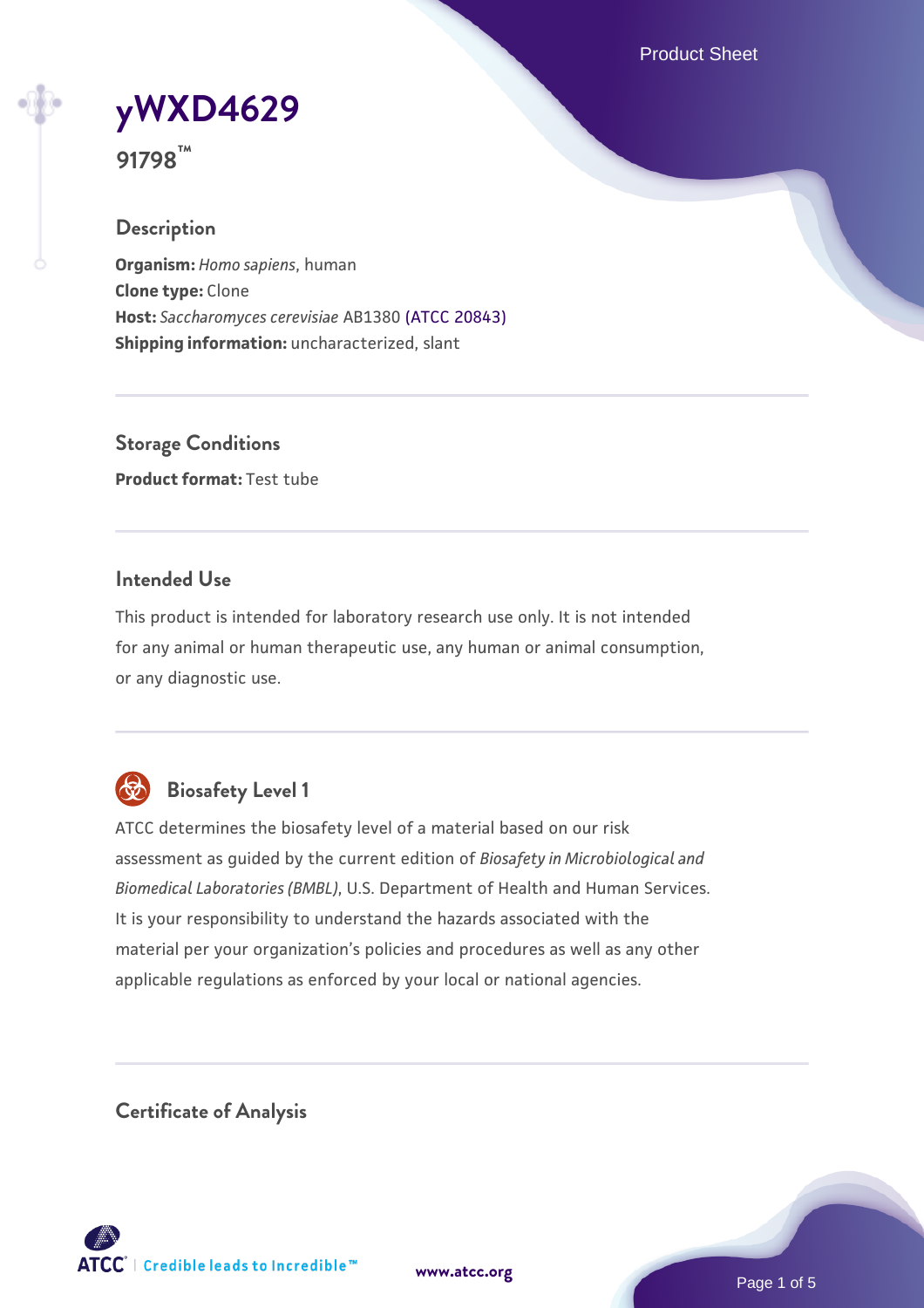### **[yWXD4629](https://www.atcc.org/products/91798)** Product Sheet **91798**

For batch-specific test results, refer to the applicable certificate of analysis that can be found at www.atcc.org.

### **Insert Information**

**Type of DNA:** genomic **Genome:** Homo sapiens **Chromosome:** X X pter-q27.3 **Gene name:** DNA Segment, single copy **Gene product:** DNA Segment, single copy [DXS3598] **Gene symbol:** DXS3598 **Contains complete coding sequence:** Unknown **Insert end:** EcoRI

### **Vector Information**

**Construct size (kb):** 230.0 **Intact vector size:** 11.454 **Vector name:** pYAC4 **Type of vector:** YAC **Host range:** *Saccharomyces cerevisiae*; *Escherichia coli* **Vector information:** other: telomere, 3548-4235 other: telomere, 6012-6699 Cross references: DNA Seq. Acc.: U01086 **Cloning sites:** EcoRI **Markers:** SUP4; HIS3; ampR; URA3; TRP1 **Replicon:** pMB1, 7186-7186; ARS1, 9632-10376

# **Growth Conditions**

**Medium:** 



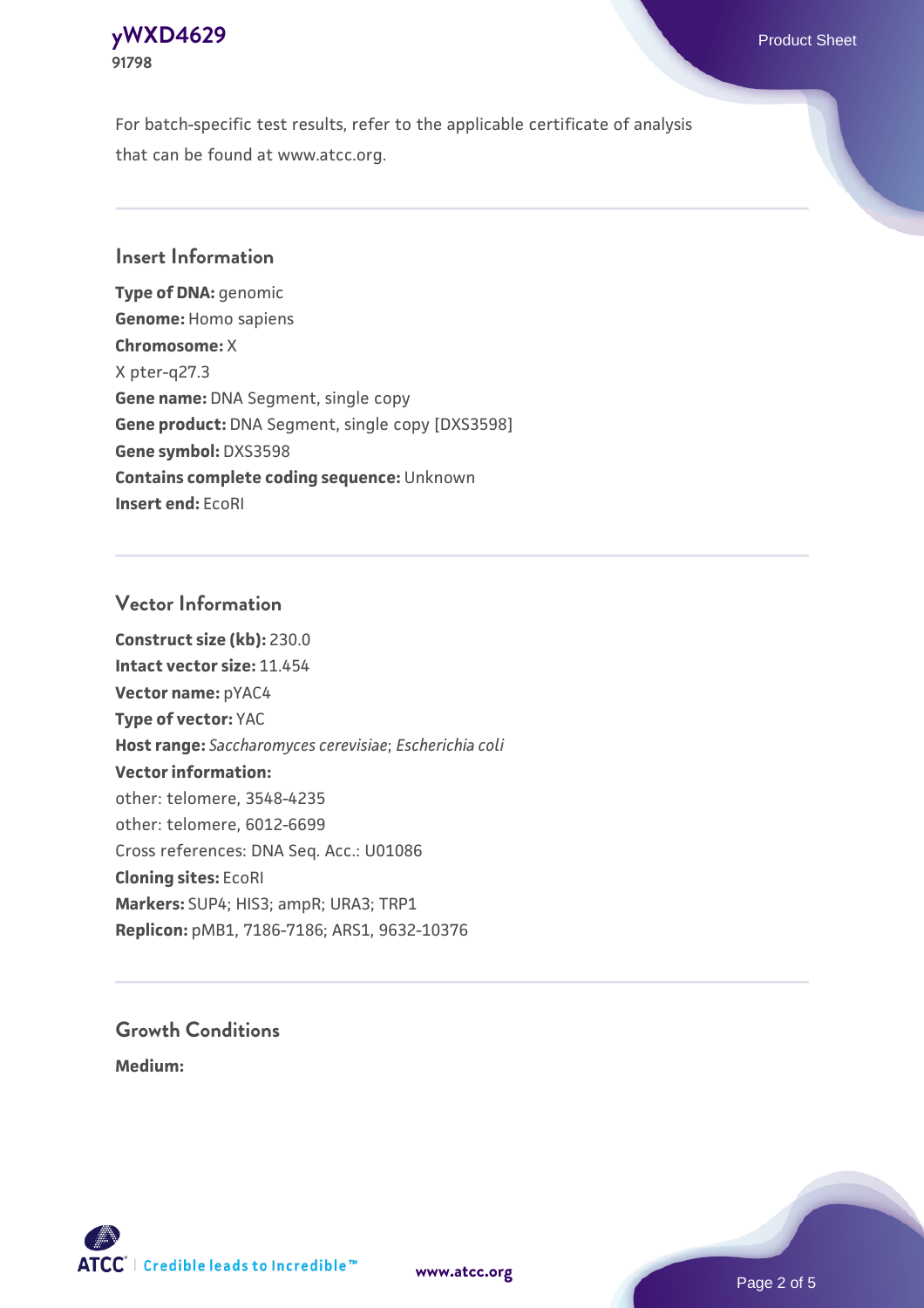#### **[yWXD4629](https://www.atcc.org/products/91798)** Product Sheet **91798**

[ATCC Medium 1245: YEPD](https://www.atcc.org/-/media/product-assets/documents/microbial-media-formulations/1/2/4/5/atcc-medium-1245.pdf?rev=705ca55d1b6f490a808a965d5c072196) **Temperature:** 30°C

#### **Notes**

More information may be available from ATCC (http://www.atcc.org or 703- 365-2620).

# **Material Citation**

If use of this material results in a scientific publication, please cite the material in the following manner: yWXD4629 (ATCC 91798)

# **References**

References and other information relating to this material are available at www.atcc.org.

# **Warranty**

The product is provided 'AS IS' and the viability of ATCC® products is warranted for 30 days from the date of shipment, provided that the customer has stored and handled the product according to the information included on the product information sheet, website, and Certificate of Analysis. For living cultures, ATCC lists the media formulation and reagents that have been found to be effective for the product. While other unspecified media and reagents may also produce satisfactory results, a change in the ATCC and/or depositor-recommended protocols may affect the recovery, growth, and/or function of the product. If an alternative medium formulation or reagent is used, the ATCC warranty for viability is no longer



**[www.atcc.org](http://www.atcc.org)**

Page 3 of 5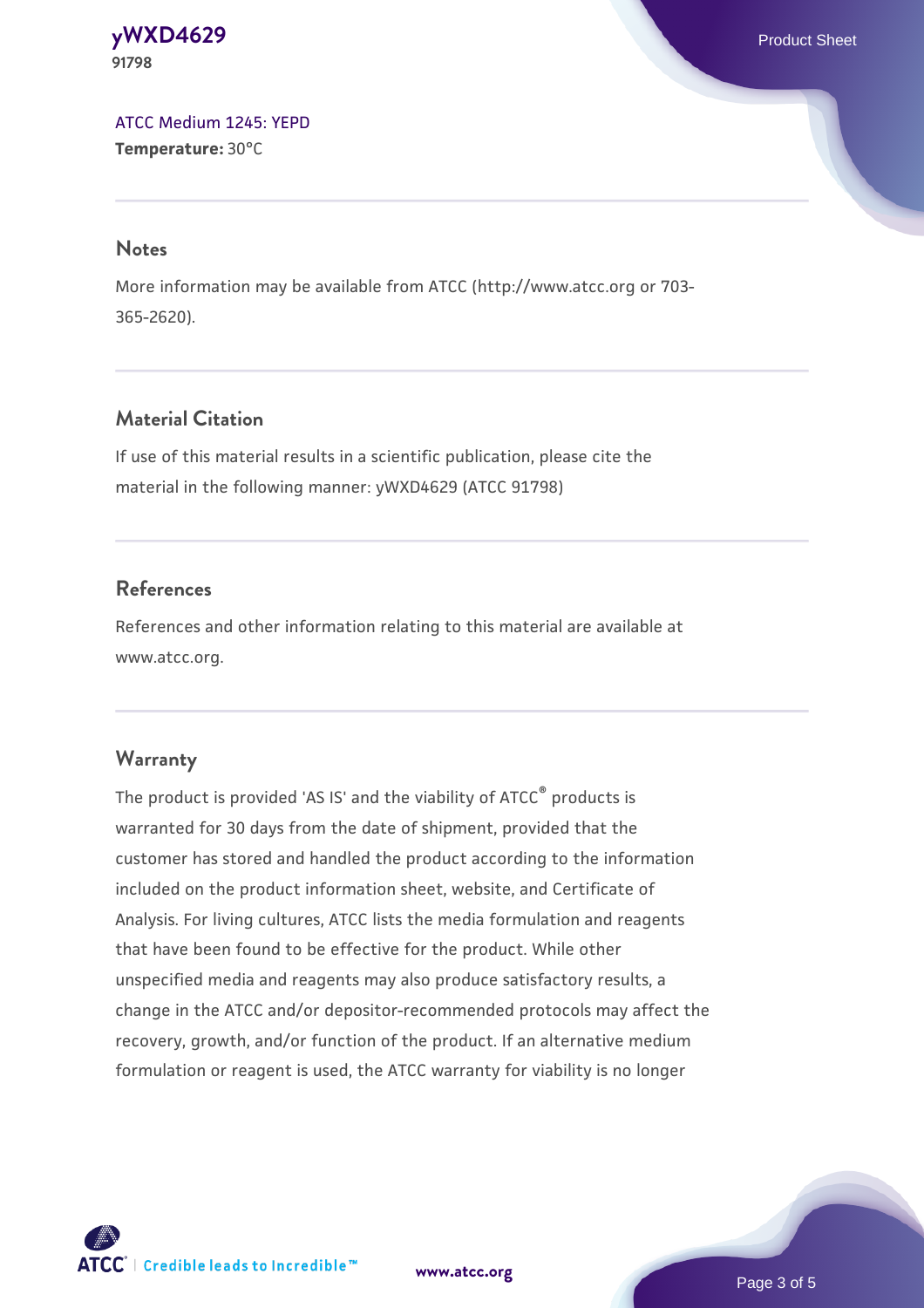**[yWXD4629](https://www.atcc.org/products/91798)** Product Sheet **91798**

valid. Except as expressly set forth herein, no other warranties of any kind are provided, express or implied, including, but not limited to, any implied warranties of merchantability, fitness for a particular purpose, manufacture according to cGMP standards, typicality, safety, accuracy, and/or noninfringement.

#### **Disclaimers**

This product is intended for laboratory research use only. It is not intended for any animal or human therapeutic use, any human or animal consumption, or any diagnostic use. Any proposed commercial use is prohibited without a license from ATCC.

While ATCC uses reasonable efforts to include accurate and up-to-date information on this product sheet, ATCC makes no warranties or representations as to its accuracy. Citations from scientific literature and patents are provided for informational purposes only. ATCC does not warrant that such information has been confirmed to be accurate or complete and the customer bears the sole responsibility of confirming the accuracy and completeness of any such information.

This product is sent on the condition that the customer is responsible for and assumes all risk and responsibility in connection with the receipt, handling, storage, disposal, and use of the ATCC product including without limitation taking all appropriate safety and handling precautions to minimize health or environmental risk. As a condition of receiving the material, the customer agrees that any activity undertaken with the ATCC product and any progeny or modifications will be conducted in compliance with all applicable laws, regulations, and guidelines. This product is provided 'AS IS' with no representations or warranties whatsoever except as expressly set forth herein and in no event shall ATCC, its parents, subsidiaries, directors, officers, agents, employees, assigns, successors, and affiliates be liable for indirect, special, incidental, or consequential damages of any kind in connection with or arising out of the customer's use of the product. While reasonable effort is made to ensure authenticity and reliability of materials on deposit, ATCC is not liable for damages arising from the misidentification or



**[www.atcc.org](http://www.atcc.org)**

Page 4 of 5